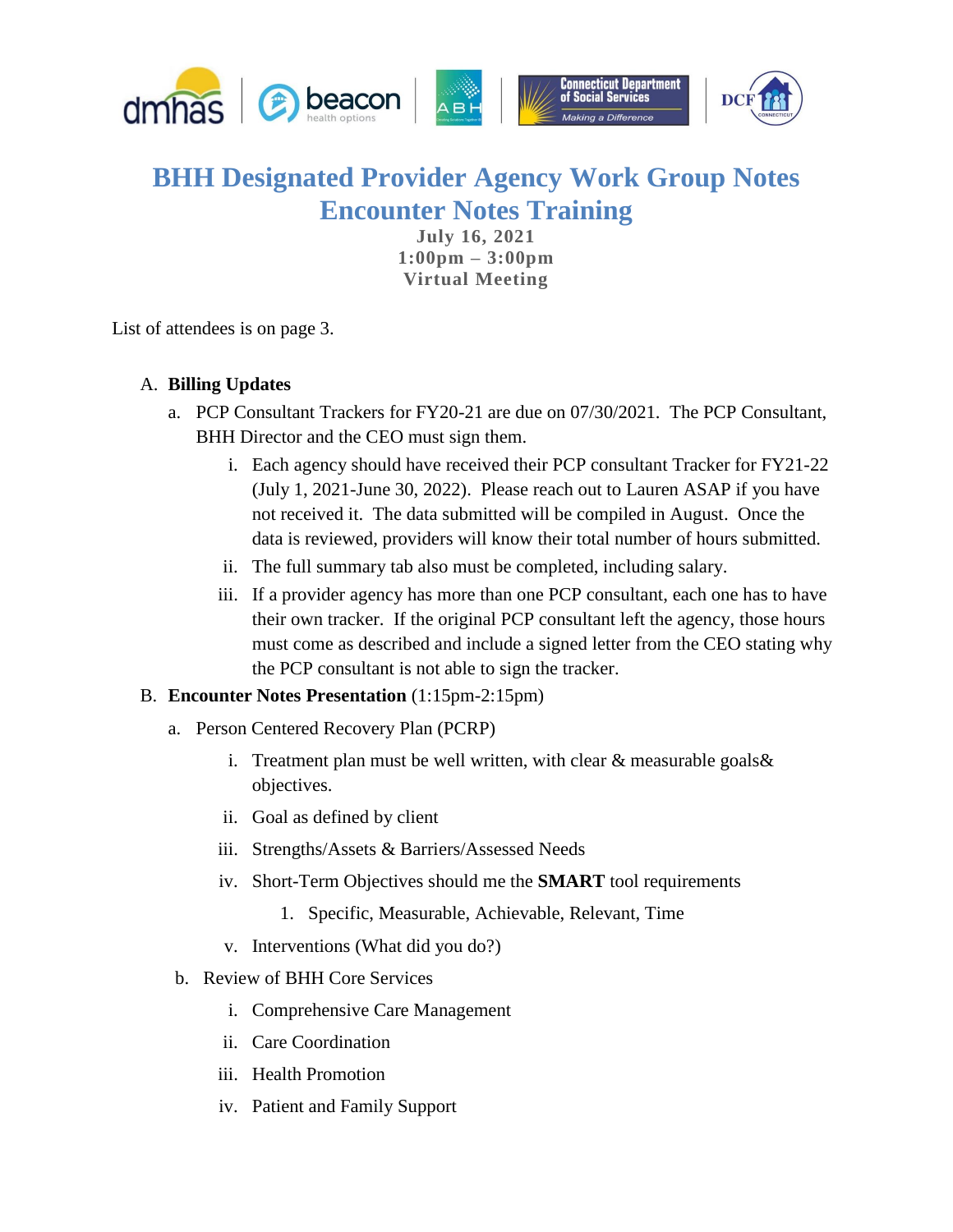- v. Comprehensive Transitional Care
- vi. Referral to Community Support Services
- vii. How to Write an Encounter Note
- c. GIRP (Goal, Intervention, Response, Plan)
	- i. Use to tell a specific story with specific details
	- ii. Goal: What does your client want to achieve?
	- iii. Intervention: How did you help your client meet their goal?
	- iv. Response: How did your client react to your intervention?
	- v. Plan: What will you & your client do next?

For more information on the encounter notes training, please refer to the Encounter Notes Presentation.